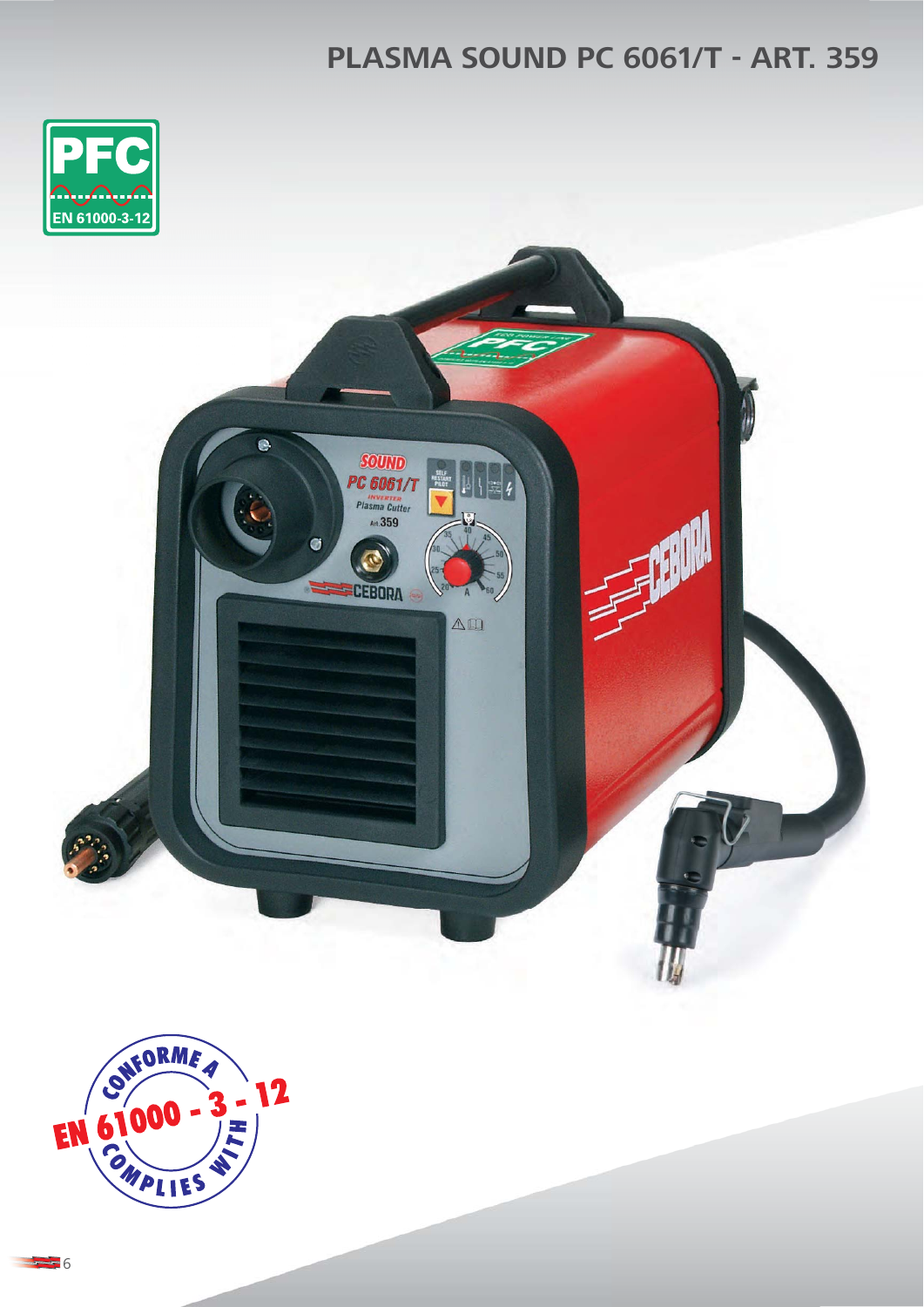# **PLASMA SOUND PC 6061/T - ART. 359**



Il nuovo **POWER PLASMA 6061/T** è un generatore trifase per il taglio al plasma di metalli.

Grazie alla torcia manuale CP 101 MAR lo spessore raccomandato, per le migliori qualità di taglio e produttività, è 20 mm; lo spessore massimo è 25 mm e quello di separazione 30 mm.

La dimensione ed il peso ridotti rendono il PLASMA SOUND PC 6061/T ideale per interventi in opera e produzioni manuali di media importanza (60A@60%), dove sia disponibile l'alimentazione trifase, ma anche per applicazioni produttive in automatico di piccola entità, grazie alla velocità di taglio ed all'alto fattore di servizio in continuo (50A@100%).

- Cambio automatico della tensione (208V-220V-230V-400V-440V  $+/-10\%$
- Rilevamento automatico della presenza di fase (sia in accensione che durante il funzionamento), che evita il danneggiamento della macchina in caso di mancanza accidentale della fase stessa.
- Funzione "Post-gas" che, raffreddando la torcia dopo lo spegnimento dell'arco, riduce lo stress dei componenti e prolunga la vita dei consumabili.
- Funzionamento ad arco pilota, che permette di operare anche su metalli verniciati o rivestiti.
- Concezione a ponte intero che consente tensioni a vuoto più basse.
- Self Restart Pilot selezionabile dal pannello, interrompe ripristina automaticamente l'arco, in caso di taglio di reti e grigliati, aumentando la produttività dell'operatore.
- Innesco dell'arco ad alta frequenza ed alta tensione, che garantisce un'accensione affidabile dell'arco pilota e riduce i disturbi irradiati.
- Elevata compatibilità elettromagnetica, secondo EN50199, che permette l'utilizzo del generatore in vicinanza di apparecchiature elettroniche (come computer, PLC, ecc).
- Attacco centralizzato della torcia con protezione di sicurezza, che evita contatti accidentali con la parte di potenza.
- Protezione antiscoppio del gruppo riduttore aria.
- Fornito di serie con torcia CP 101 MAR da 6 m.

#### **Conforme alla norma EN 61000-3-12**.

Il generatore può essere alimentato anche da motogeneratori.

### **DISPONIBILE ANCHE IN VERSIONE CON TORCIA DIRITTA PER APPLICAZIONI AUTOMATIZZATE**

| <b>ESTRATTO DALLE TABELLE DI TAGLIO</b><br><b>CUTTING CHARTS ABSTRACT</b> |    |                          |  |  |  |  |  |
|---------------------------------------------------------------------------|----|--------------------------|--|--|--|--|--|
| Acciaio dolce - Mild steel                                                |    |                          |  |  |  |  |  |
| Thickness<br>Current<br>(mm)<br>A                                         |    | Cutting speed<br>(m/min) |  |  |  |  |  |
|                                                                           |    | 6,25                     |  |  |  |  |  |
| 60                                                                        |    | 1,51                     |  |  |  |  |  |
|                                                                           | 15 | 0,51                     |  |  |  |  |  |
|                                                                           |    |                          |  |  |  |  |  |

| Acciaio inox - Stainless steel |                   |                          |  |  |  |  |  |
|--------------------------------|-------------------|--------------------------|--|--|--|--|--|
| Current                        | Thickness<br>(mm) | Cutting speed<br>(m/min) |  |  |  |  |  |
|                                |                   | 6,10                     |  |  |  |  |  |
|                                |                   | 1,45                     |  |  |  |  |  |
| 60                             | ۱5                | 0.40                     |  |  |  |  |  |
|                                |                   |                          |  |  |  |  |  |

| Alluminio - Aluminium                                                                                                                                                                                                                                                    |                   |                          |  |  |  |  |
|--------------------------------------------------------------------------------------------------------------------------------------------------------------------------------------------------------------------------------------------------------------------------|-------------------|--------------------------|--|--|--|--|
| Current<br>$\Delta$                                                                                                                                                                                                                                                      | Thickness<br>(mm) | Cutting speed<br>(m/min) |  |  |  |  |
|                                                                                                                                                                                                                                                                          |                   | 7,10                     |  |  |  |  |
|                                                                                                                                                                                                                                                                          |                   | 2,45                     |  |  |  |  |
| 60                                                                                                                                                                                                                                                                       | 12                | 1,35                     |  |  |  |  |
|                                                                                                                                                                                                                                                                          | 20                | 0,42                     |  |  |  |  |
| Per tabelle di taglio complete fare riferimento al manuale di istruzioni. La velocita di taglio massima è stata rilevata nei test<br>di laboratorio Cebora.<br>Please refer to user manual for complete cutting charts. Max cut speeds as per Cebora's laboratory tests. |                   |                          |  |  |  |  |

The new **POWER PLASMA 6061/T** is a three-phase power source for plasma cutting of metals.

Thanks to the new model air cooled Cp 101 MAR torch,the recommended thickness, for the best cutting quality and productivity, is 20 mm; the maximum thickness is 25 mm and the severance thickness is 30 mm.

Its reduced size and weight make the PLASMA SOUND PC 6061/T ideal for on-site work and manual production of medium intensity (60A@60%) wherever three-phase power supply is available, but also for small automatic production applications, thanks to the cutting speeds and to the high continuous duty cycle (50A@100%).

- Automatic voltage change (208V-220V-230V-400V-440V +/-10%)
- Automatic detection of phase presence (both upon start-up and during operation), to avoid damaging the machine in case the phase is accidentally missing.
- "Post-gas" function which, by cooling the torch after arc shut-off, reduces stress on the components and extends the life-span of consumables.
- Pilot arc operating mode, which makes it possible to work even on painted or coated metals.
- Full-bridge design which allows lower open-circuit voltages.
- Pilot self-restart, selectable from the panel, to interrupt and automatically reset the arc when cutting nets and grids, increasing operator productivity.
- High frequency and high voltage arc striking, which ensures reliable striking of the pilot arc and reduces disturbances.
- High electromagnetic compatibility, per EN50199, allowing the power source to be used in the vicinity of electronic equipment (such as computers, PLC, etc.).
- Central torch adapter with safety protection, to avoid accidental contact with the power parts.
- Explosion-proof protection of the air reducer unit.
- Standard equipped with 6 m CP 101 MAR torch.

#### **Complies with EN 61000-3-12.**

The power source can also be powered by motor-driven generators.

### **ALSO AVAILABLE IN VERSION WITH STRAIGHT TORCH FOR AUTOMATED APPLICATIONS**



Torcia originale Cebora accensione CON ALTA FREOUENZA.

Genuine cebora plasma cutting torch with HIGH FREOUENCY ianition FREQUENCY ignition

**CP 101-MAR**